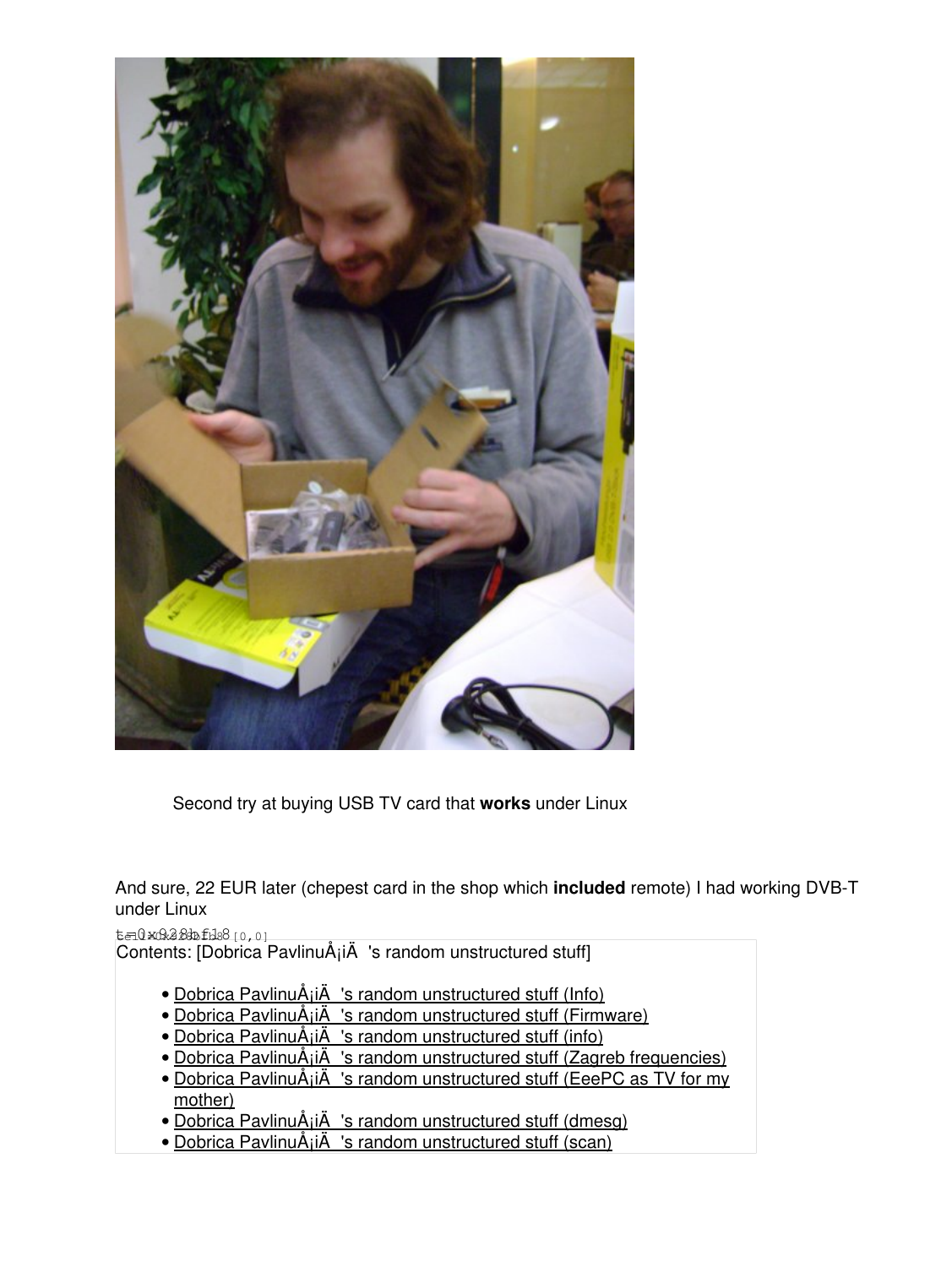# **Info**

[http://linuxtv.org/wiki/index.php/Hauppauge\\_WinTV-NOVA-T-Stick](http://linuxtv.org/wiki/index.php/Hauppauge_WinTV-NOVA-T-Stick)

### **Firmware**

```
cd /lib/firmware/
wget http://www.wi-bw.tfh-wildau.de/~pboettch/home/linux-dvb-firmware/dvb-usb-dib0700-1.10.fw
```
## **info**

```
dpavlin@t61p:~$ lsusb | grep Nova
Bus 002 Device 003: ID 2040:7070 Hauppauge Nova-T Stick 3
```
# **Zagreb frequencies**

| T 754000000 8MHz 2/3 NONE AUTO 8k 1/8 NONE |  |  |  |  | $\#$ CH27: |
|--------------------------------------------|--|--|--|--|------------|
| T 642000000 8MHz 2/3 NONE AUTO 8k 1/8 NONE |  |  |  |  | # CH27:    |
| T 690000000 8MHz 2/3 NONE AUTO 8k 1/8 NONE |  |  |  |  | $\#$ CH27: |

Feed that file to scan from dvb-apps to get output for mplayer's channels.conf

### **EeePC as TV for my mother**

fetchrss: http://svn.rot13.org/index.cgi/mplayer-eee-tv/rss

• There was an error: 404 Not Found

## **dmesg**

```
[352538.540055] usb 3-1.1: new high-speed USB device number 32 using ehci-pci
[352538.648944] usb 3-1.1: New USB device found, idVendor=2040, idProduct=7070, bcdDevice= 1.00
[352538.648951] usb 3-1.1: New USB device strings: Mfr=1, Product=2, SerialNumber=3
[352538.648956] usb 3-1.1: Product: Nova-T Stick
[352538.648960] usb 3-1.1: Manufacturer: Hauppauge
[352538.648964] usb 3-1.1: SerialNumber: 4032258708
[352538.682065] dvb-usb: found a 'Hauppauge Nova-T Stick' in cold state, will try to load a firmw
[352538.682869] usb 3-1.1: firmware: direct-loading firmware dvb-usb-dib0700-1.20.fw
[352538.885559] dib0700: firmware started successfully.
[352539.420241] dvb-usb: found a 'Hauppauge Nova-T Stick' in warm state.
[352539.420476] dvb-usb: will pass the complete MPEG2 transport stream to the software demuxer.
[352539.420571] dvbdev: DVB: registering new adapter (Hauppauge Nova-T Stick)
[352539.664695] usb 3-1.1: DVB: registering adapter 0 frontend 0 (DiBcom 7000PC)...
[352539.903507] dib0070: DiB0070: successfully identified
```